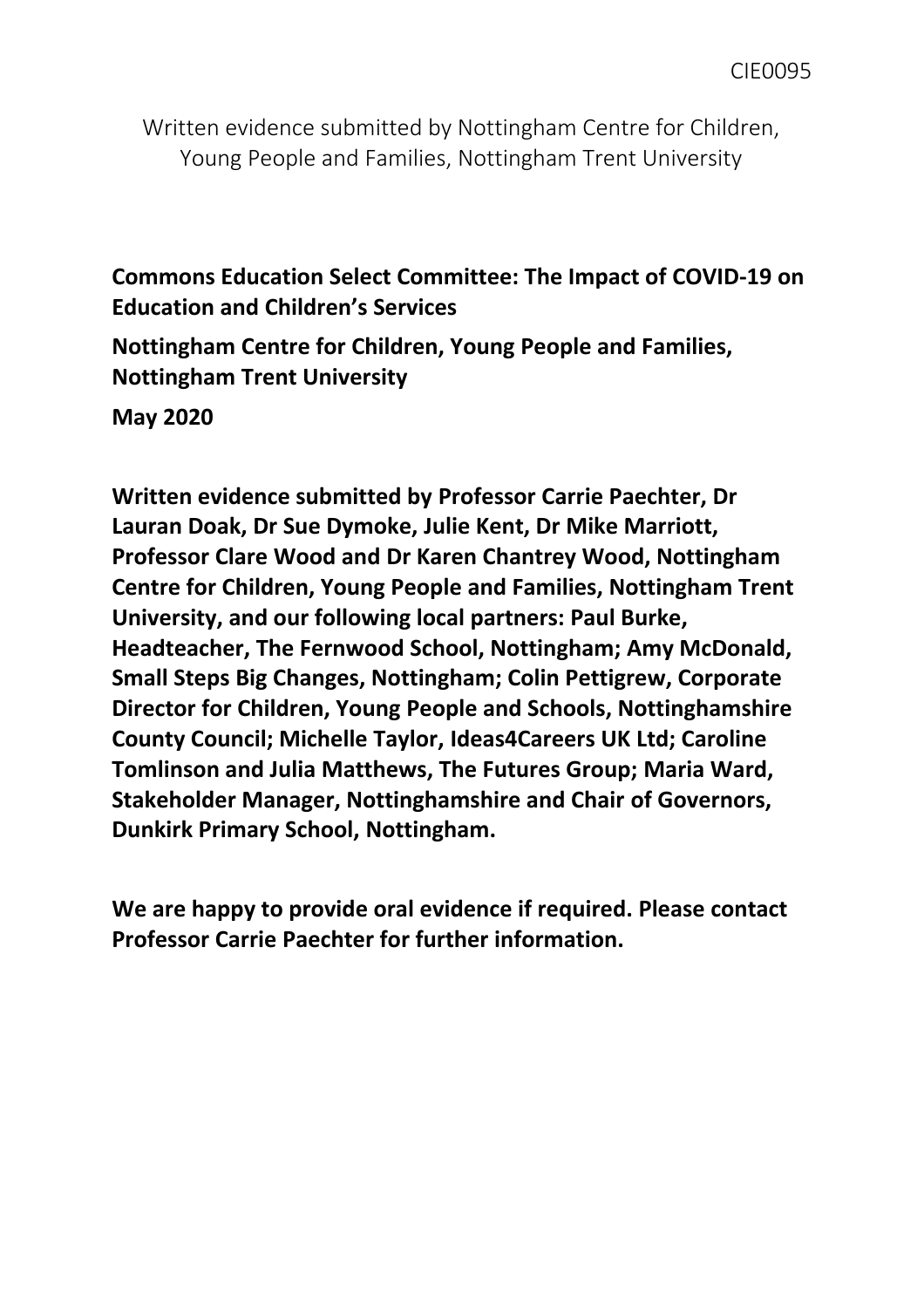## **1. Executive Summary**

This submission is based on a combination of academic expertise and research in the field of education, children and young people, and the experiences of NCCYPF's key local partners during the COVID-19 pandemic to date.

- There was a lack of clarity about the policy which has led to inconsistency of implementation by schools.
- Schools have found it hard to respond immediately to national government announcements, which are not always easily operationalised at local level.
- In practice, few critical workers have sent their children to school, due to fear of infection. Schools have not always known from one day to the next which children would attend, which has made it difficult to plan staff resource and on-site provision.
- Partly as a result of previous budget cuts, children's services have been extremely stretched during the pandemic. Children who were already vulnerable have become more vulnerable during the lockdown period, and additional children have become vulnerable.
- There is concern that, once schools return, there will be an increase in referrals to Social Services as children disclose abuse that has taken place during the lockdown.
- Early years providers are concerned about the identification of vulnerable babies and young children, given the closure of child health clinics and reduction in health visitor services. Young children's social and emotional problems are also not being identified, and consequently children are not benefitting from early intervention.
- Parental mental health is an increasing concern for schools and early years providers.
- The closure of early years providers will have had unavoidable consequences for children's social skills.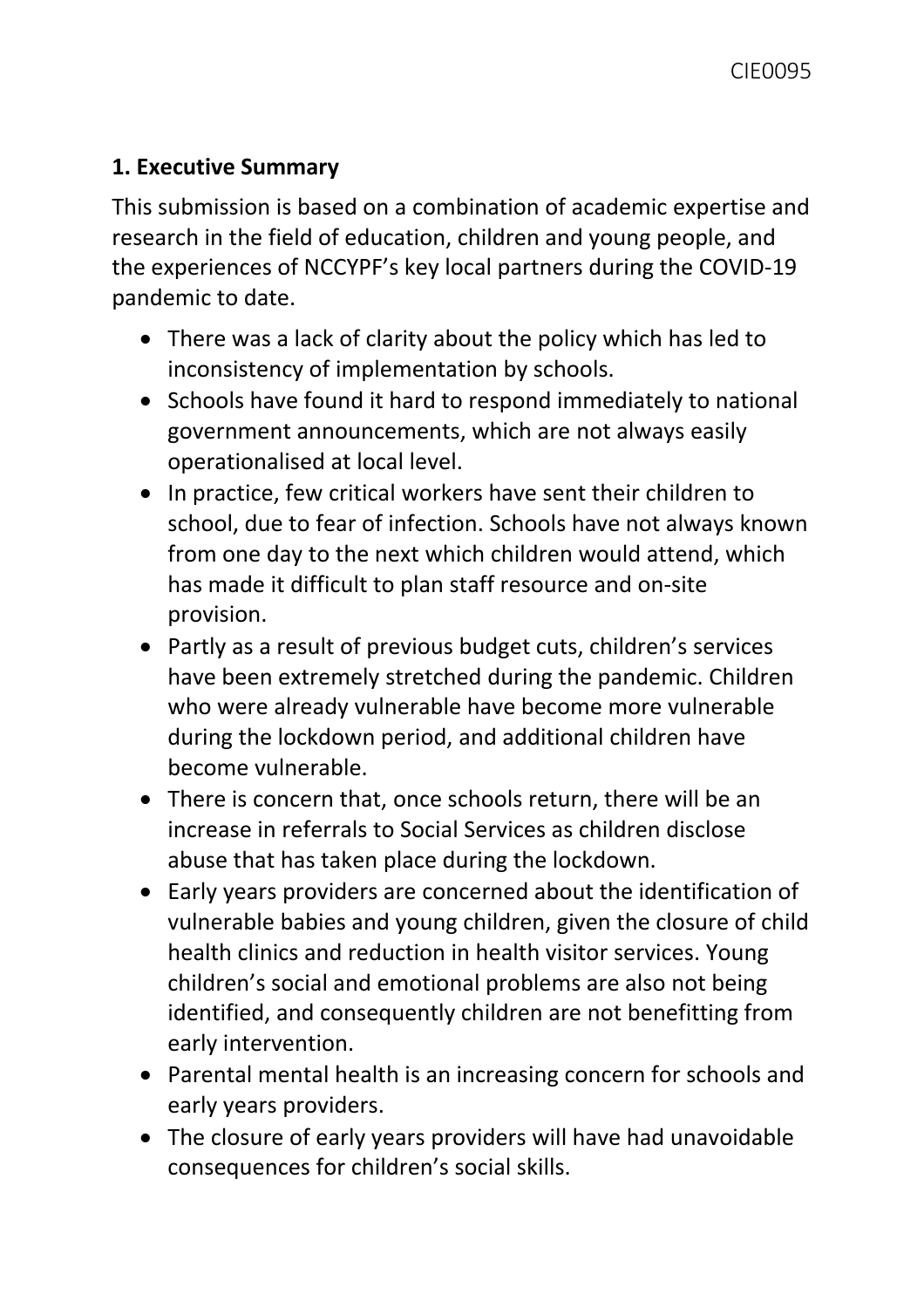- Closure of early years provision is likely to exacerbate income related child development gaps, which are already significant.
- Although some provision (including some family support) has successfully moved online, this is not accessible to all families who need it.
- Although we support the decision to cancel formal exams, the effects of this on the young people due to sit them are significant. We have concerns about the fairness of the qualifications awarded, due to known inaccuracies in teacher assessments and scope for schools to 'game' individual grades to benefit their data outcomes. Factoring in prior school attainment may mean that hard-working and talented students in underachieving schools do not get the grades they deserve.
- There are particular concerns for young people who do not attain Grade 4 in English and Maths GCSE this summer, as it is unclear how they will access courses or resit opportunities.
- Schools have been working hard to support children and young people and to provide consistent messages about remote learning. However the messages given out need to be flexible enough to adapt to different conditions.
- The change to statutory provision for children with EHCPs so that there only have to be 'reasonable endeavours' to provide what is needed has led some children to be removed permanently from therapists' caseloads.
- We are concerned that the move to telephone and online provision for mental health services may not be as effective as face to face contact and has made it harder for child and adolescent mental health services to support their clients. We are also concerned that some young people may be 'suffering in silence' and not telling adults about the deterioration in their mental health and wellbeing.
- We are concerned that, with the move to online learning, the expressive curriculum has been squeezed out of children and young people's experience. In the current context this is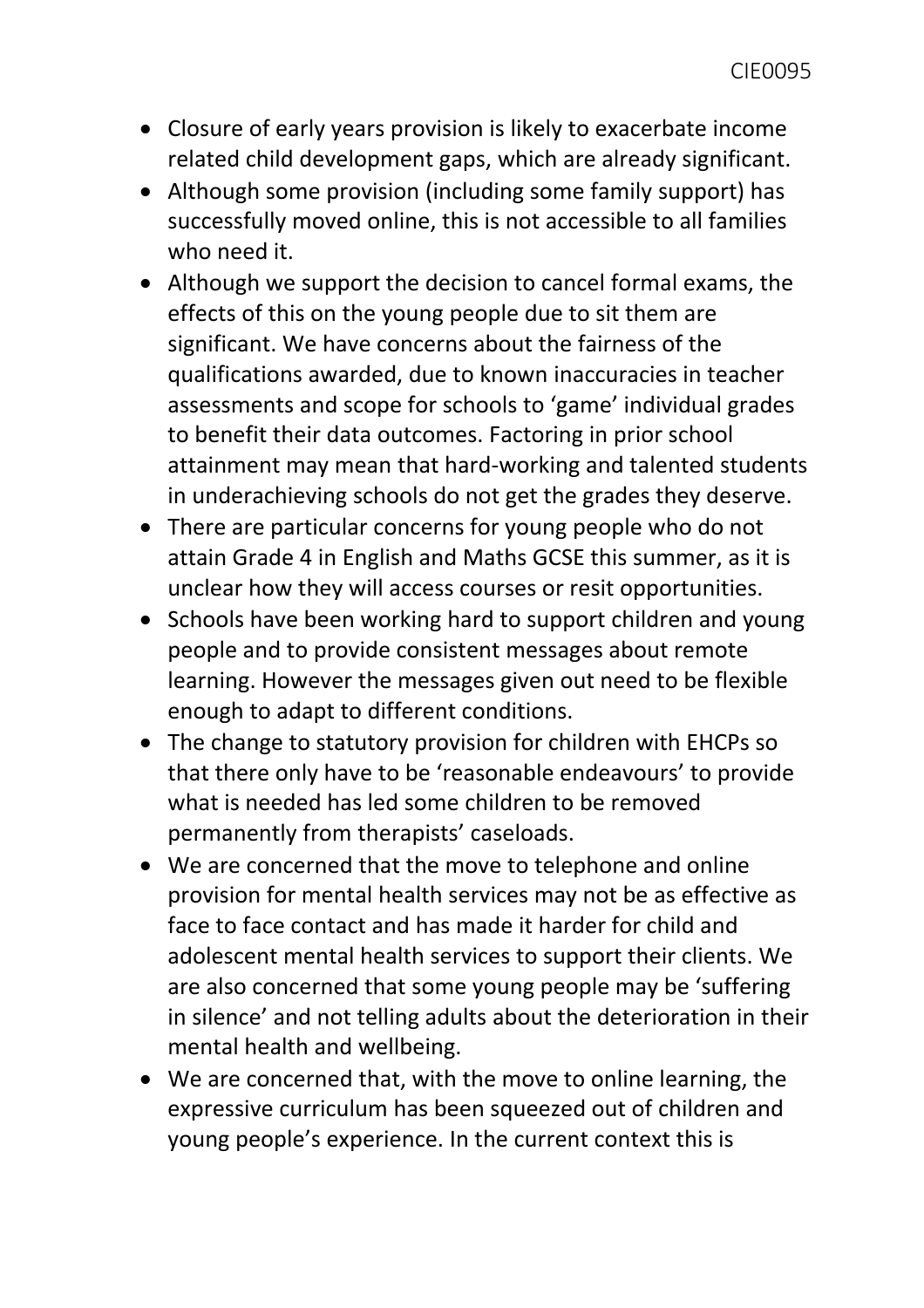particularly important as it helps them to talk about feelings such as fear, anxiety, loneliness and grief.

- There is a huge drop in the number of apprenticeships available. The effect of this on young people hoping to move onto apprenticeship will be devastating, and some will be left with no future plans.
- Although private nurseries have been supported to date by being able to furlough staff, we expect that some will fail because parents are fearful about sending their children back into group settings. If such settings close there will also be a shortage of childcare provision, which will impede economic recovery.
- There will be huge long-term impact on disadvantaged groups, including those with special educational needs, lack of parental support, and financial disadvantage, due to widening attainment gaps as a result of the lockdown.
- Families claiming free school meals were not always able to access the funding. At least one Nottinghamshire secondary school purchased vouchers for families using school funds. Some schools have allocated funds to providers supporting children in acute need but this is not sustainable in the longer term with current budgets.

# *Recommendations for contingency planning for future emergencies:*

- We need to learn from the successes seen from a wide variety of providers.
- Schools and children's social care providers should be trusted to provide what is necessary on the ground, within wider parameters set by Government. Local Authorities have an important role to play in this.
- It should be recognised that being eligible for free school meals is not the only indicator of need. We need to plan for increased vulnerability, and more children becoming vulnerable, in emergency situations and after them.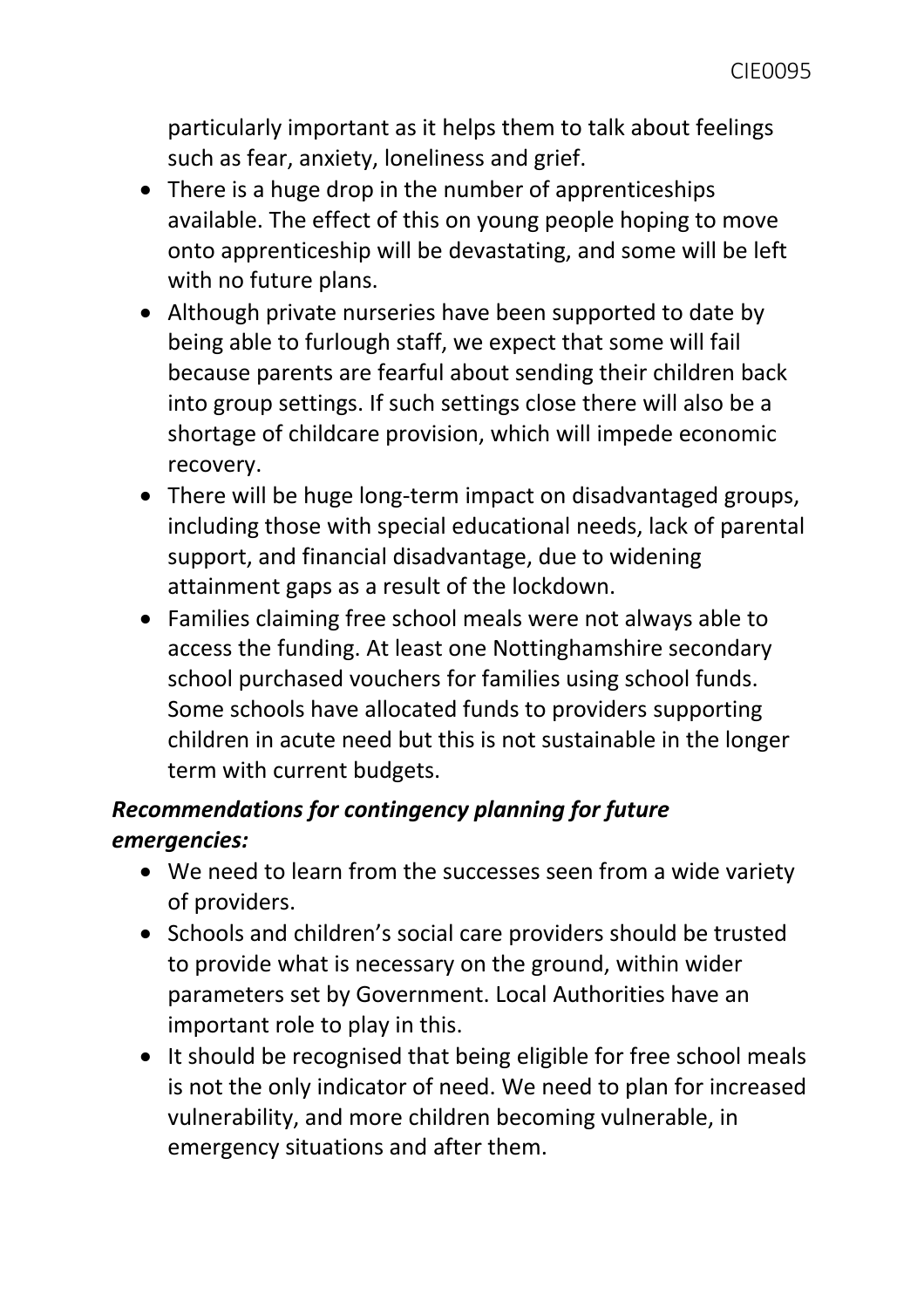- We need to develop more robust ways of working remotely with vulnerable children, young people, and families.
- Contingency plans should be put in place to ensure that all children and young people are able to access online learning in any similar future situation.
- Teachers should be better trained in the provision of online content and delivery, and how to tailor it for their specific students.
- There should be a national approach to planning for provision of online learning and development in an emergency situation. This might include: a bank of resources could be adapted; online careers advice and guidance; virtual platforms across all skills sectors for virtual work experience.
- There needs to be some slack in the system to allow for future emergencies without completely exhausting staff. We are concerned that staff who have stepped up now will be burnt out in September and that there will be considerable staff sickness when schools return full time.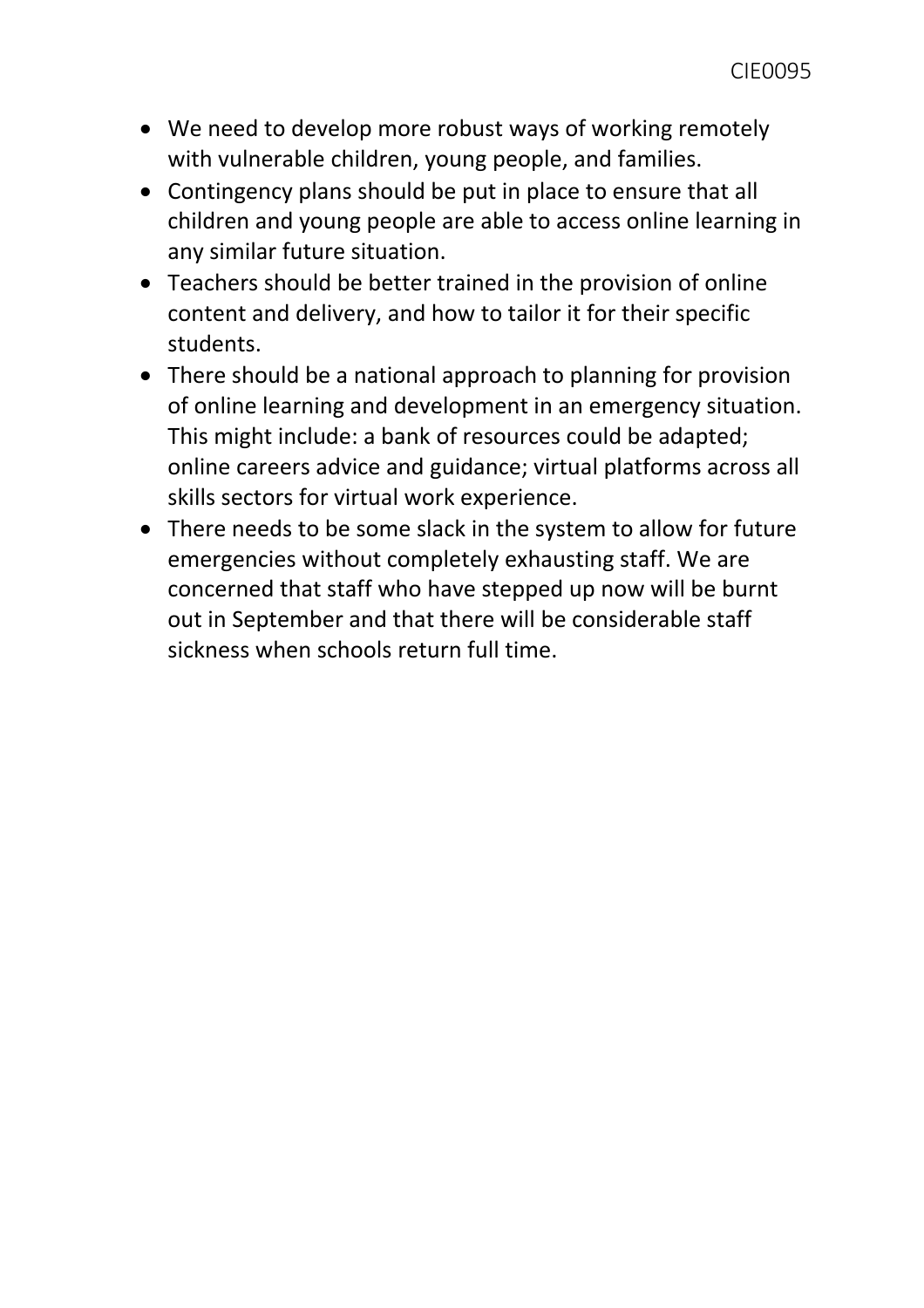## **2. Submission**

This submission is based on a combination of academic expertise and research in the field of education, children and young people, and the experiences of NCCYPF's key local partners during the COVID-19 pandemic to date.

# *The implementation of the critical workers policy, including how consistently the definition of 'critical' work is being applied across the country and how schools are supported to remain open for children of critical workers:*

There was a lack of clarity about the policy which has led to inconsistency of implementation by schools. Given the long list of 'critical workers', schools had to interpret the guidelines in the light of their own staffing levels and capacity. This meant, among other things, that special schools were not always able to continue providing full-time, on-site education for all children with an EHCP, and some closed their doors completely. In Nottinghamshire, special schools are working together to remain open. However, only about 75 out of 1050 children are attending regularly. This is largely due to parental concerns about the safety of group settings, especially if their children find it difficult to social distance (either because they are dependent on physical care or do not understand the concept) or have life-limiting conditions. Nevertheless, there are also children with EHCPs whose parents desperately wanted a school place but did not get one, or were only offered a place part-time. This was especially the case for physically robust children with profiles involving learning disabilities, autism, and/or challenging behaviour.

Schools have found it hard to respond immediately to national government announcements, which are not always easily operationalised at local level.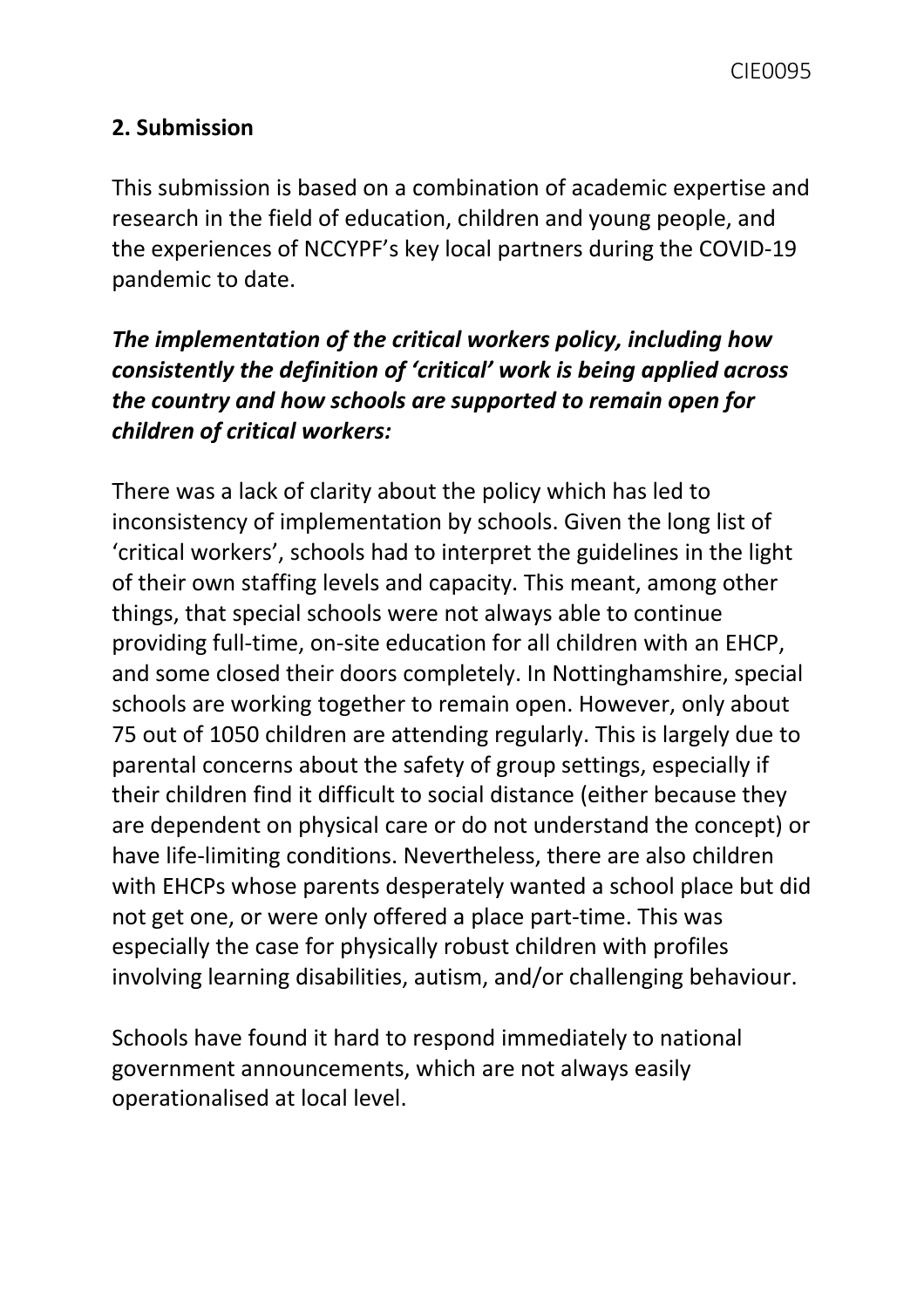In practice, few critical workers have sent their children to school, due to fear of infection. Schools have not always known from one day to the next which children would attend, which has made it difficult to plan staff resource and on-site provision. Schools also encountered problems in relation to families where both parents are critical workers but were both working full time at home: they were told not to accept children from these families.

There have been particular problems for schools which are between headteacher appointments or which have gaps in their leadership teams. These make planning more difficult.

# *The capacity of children's services to support vulnerable children and young people:*

Partly as a result of previous budget cuts, children's services have been extremely stretched during the pandemic, and this is expected to continue post-lockdown. Children who were already vulnerable have become more vulnerable during the lockdown period, and additional children have become vulnerable. Schools are particularly concerned about children and young people who are vulnerable but who do not have social workers. The expectation is that schools will provide care and support for these children and young people, but some of them are not attending school. This has brought additional leadership and resource demands for schools, for example in relation to maintaining contact with these children and families at home. There is anecdotal evidence that there has been an increase in Social Services referrals due to domestic violence. There is concern that, once schools return, there will be an increase in referrals to Social Services as children disclose abuse that has taken place during the lockdown. It will be important to plan for this.

Some newly vulnerable children would not usually be considered vulnerable but have become so in the current circumstances as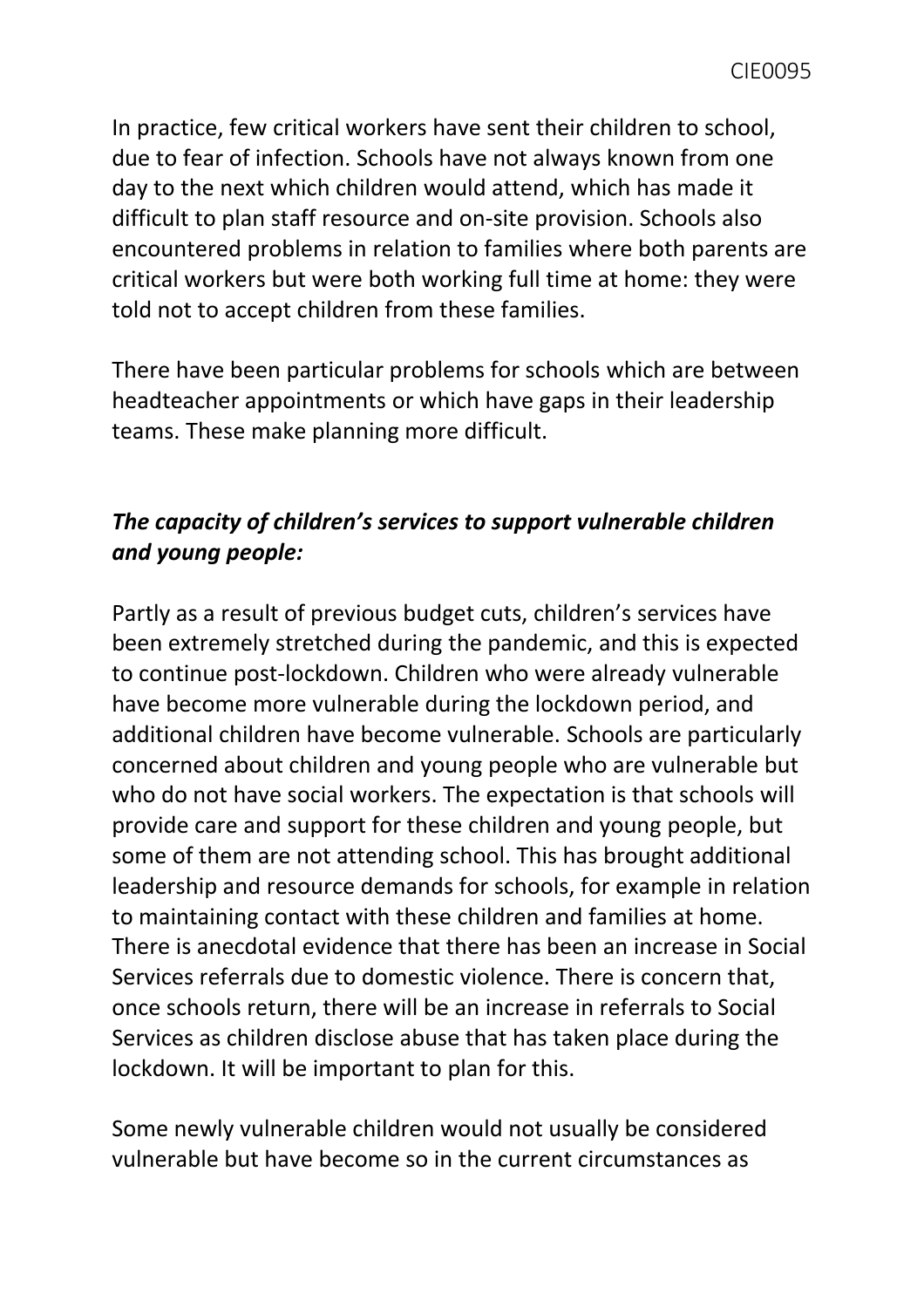parents are no longer able to manage. Schools have had to be resourceful in providing support for these families, for example by using charitable funding to provide food parcels.

Early years providers are concerned about the identification of vulnerable babies and young children. This frequently takes place through health visitor appointments, baby clinics and regular child health reviews, which have all ceased, and in some areas health visitors have been temporarily moved to work in adult services. We are concerned that the lockdown will lead to children's increased vulnerability at home, with regard to domestic violence, child and parent mental health, and children's behaviour, and that this is unlikely to be picked up for some months.

Parental mental health is an significant concern for schools and early years providers. This is due to increasing poverty in some families in both the short and the longer term. There has been a marked increase in families needing to access food banks and unable to pay utility bills. This, combined with increased domestic violence, is leading parents to be less able to parent well, resulting in further increases in child vulnerability.

For some looked-after children, contact with their birth families has improved during the lockdown, due to a move away from face to face meetings. For these children, contact has been more frequent and of better quality, and the children's well-being has also increased.

### *The effect of provider closure on the early years sector:*

#### *Children's early development:*

The closure of early years providers will have had unavoidable consequences for children's social skills, particularly for those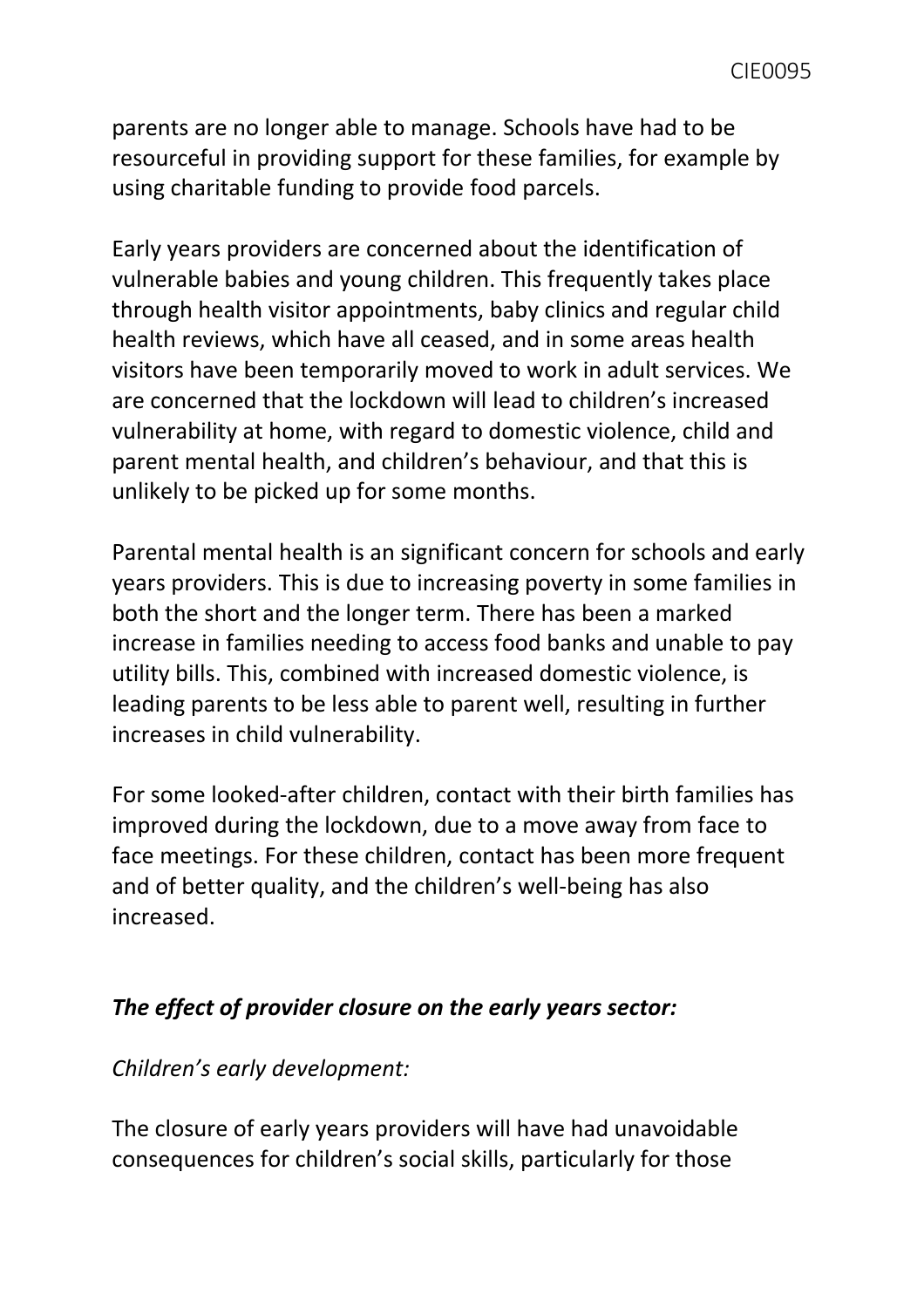children who are vulnerable or live in families with no other children. There is concern about how some of these children will cope with returning to a social setting.

Closure of early years provision is likely to exacerbate income related child development gaps, which are already significant. Even though schools are working hard to support parents as educators, the lockdown has led to considerably reduced support for the home environment, including families' access to books and libraries. Many families do not have access to craft or other resource materials.

Although some provision (including some family support) has successfully moved online, this is not accessible to all families who need it. For example, some households have no computers or internet access. Much of the educational material provided is in English, which can be a problem for some families; some parents feel that their own standard of English is insufficient to support their children's learning. In Nottingham, local data suggest that 7.8% of families have no-one in a household who speaks English as a main language.

The lack of regular child development checks, combined with the closure of early years provision, has meant that young children's social and emotional problems are not being identified and these children are not benefitting from crucial early intervention. This is likely to lead to increased problems for them later on in life.

#### *The early years funded entitlement and the childcare market:*

As above, we anticipate that the inability for families to take up the early years funded entitlement during the lockdown will lead to a widening of income-related attainment gaps which will have longterm consequences for some children.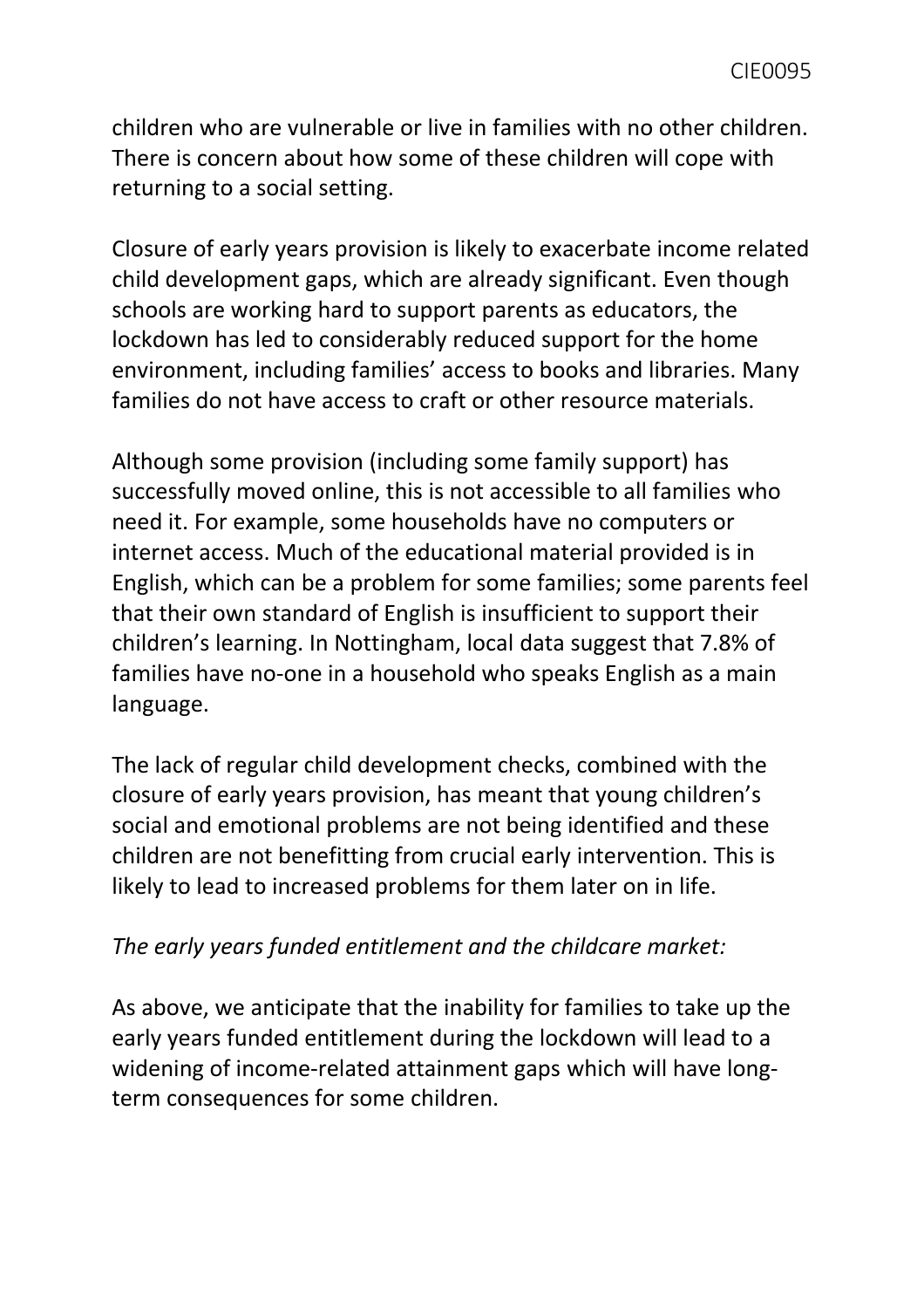## *The effect of cancelling formal exams, including the fairness of qualifications awarded and pupils' progression to the next stage of education or employment:*

Although we support the decision to cancel formal exams, the effects of this on the young people due to sit them are significant. The impact of losing the end of their study and the missed opportunity to prove to themselves how well they can do should not be underestimated. We have concerns about the fairness of the qualifications awarded. There is scope for schools to grade students in ways which benefit their data outcomes rather than being strictly fair to individual students. We also have concerns about the factoring in of prior school attainment when considering individual student grades. Applying this to individual student data could mean that hard working and talented young people in underachieving schools do not do as well as they deserve, because of the attainment of previous candidates from their schools. There is evidence that more able students from disadvantaged backgrounds are significantly more likely than those from advantaged backgrounds to have their grades under-predicted at A level; if this happens this year it will mean that these young people do not get the grades they deserve (Murphy and Wyness, 2020).

A Nottingham- and Nottinghamshire-wide survey of schools conducted by The Futures Group found that schools are concerned with ensuring that all Year 11 students have positive destinations. They are especially worried about disadvantaged students with little family support. Particularly for these students, it has been harder for colleges and sixth forms to provide transition support, and these providers are concerned that many of their new intake in September will have done no academic work since March. Students themselves are worried about induction in their new educational institutions.

For some more vulnerable students there have been difficulties with access to appropriate IT equipment and broadband, making studying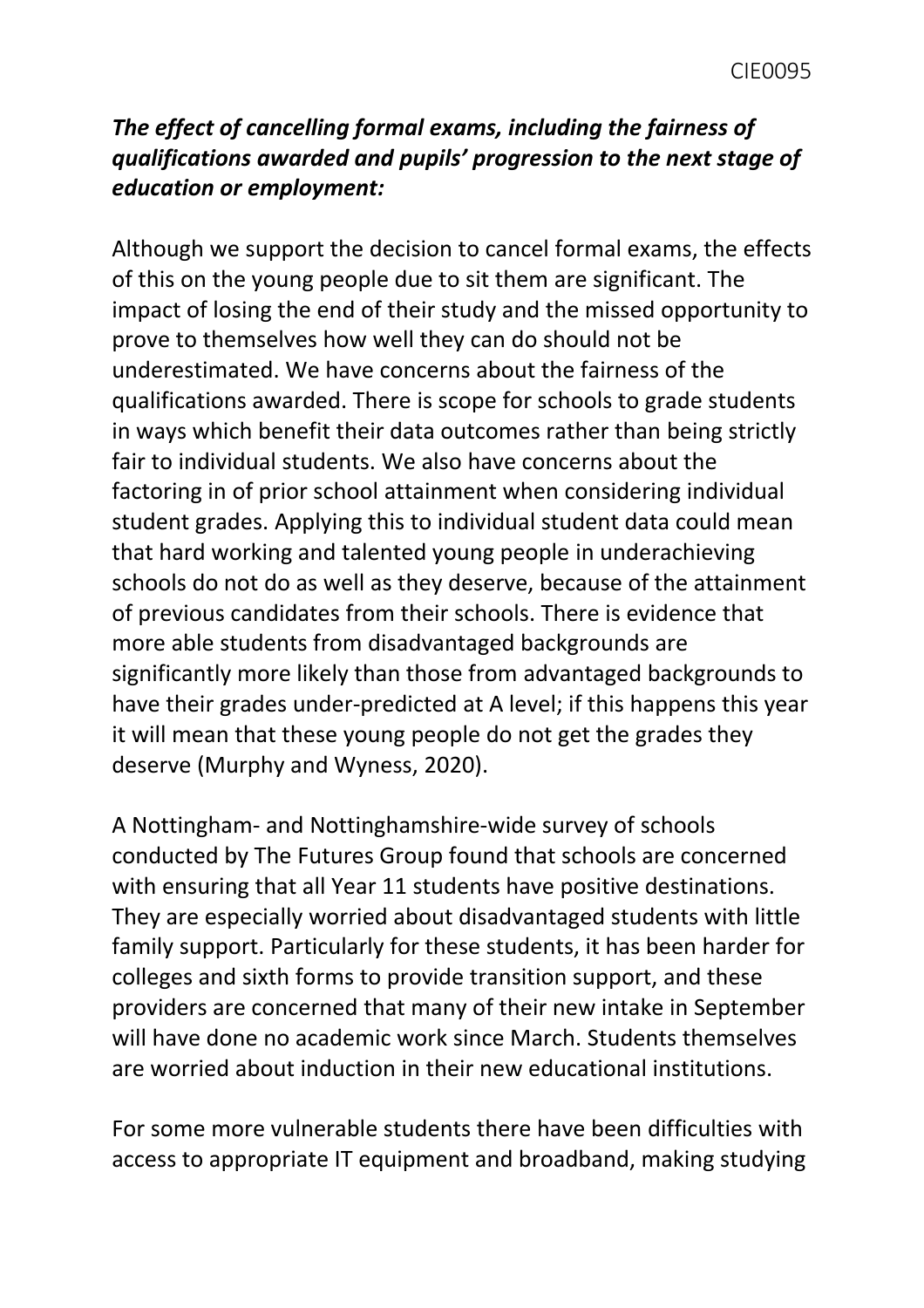difficult or impossible. It will be important for those institutions receiving these students to identify them rapidly and put remedial support in place.

There are particular concerns for young people who do not attain Grade 4 in English and Maths GCSE this summer, as it is unclear how they will access courses or resit opportunities.

### *Support for pupils and families during closures:*

*The consistency of messaging from schools and further and higher education providers on remote learning:*

Schools have been working hard to support children and young people and to provide consistent messages about remote learning. However the messages given out need to be flexible enough to adapt to different conditions. Every family is an individual unit and all members may need to cope, respond and adapt to lockdown in a different way. Some families (particularly with children with complex needs) may need reassuring that they do not have to provide what would normally be the curriculum for their child.

It is important for key messages to reach parents through regular school-based communication channels. This allows them to be tailored to their local community needs, as well as ensuring that parents are only promised what can be implemented by their children's school. Because schools are aware that many families who have previously managing are now slipping into difficulty, they are ensuring that information about key local resources, such as food banks, is sent out to all parents.

We are concerned about the change to statutory provision for children with EHCPs from there being a requirement to ensure that what is specified is provided to there only having to be 'reasonable endeavours' to do this. Some therapists have used this provision to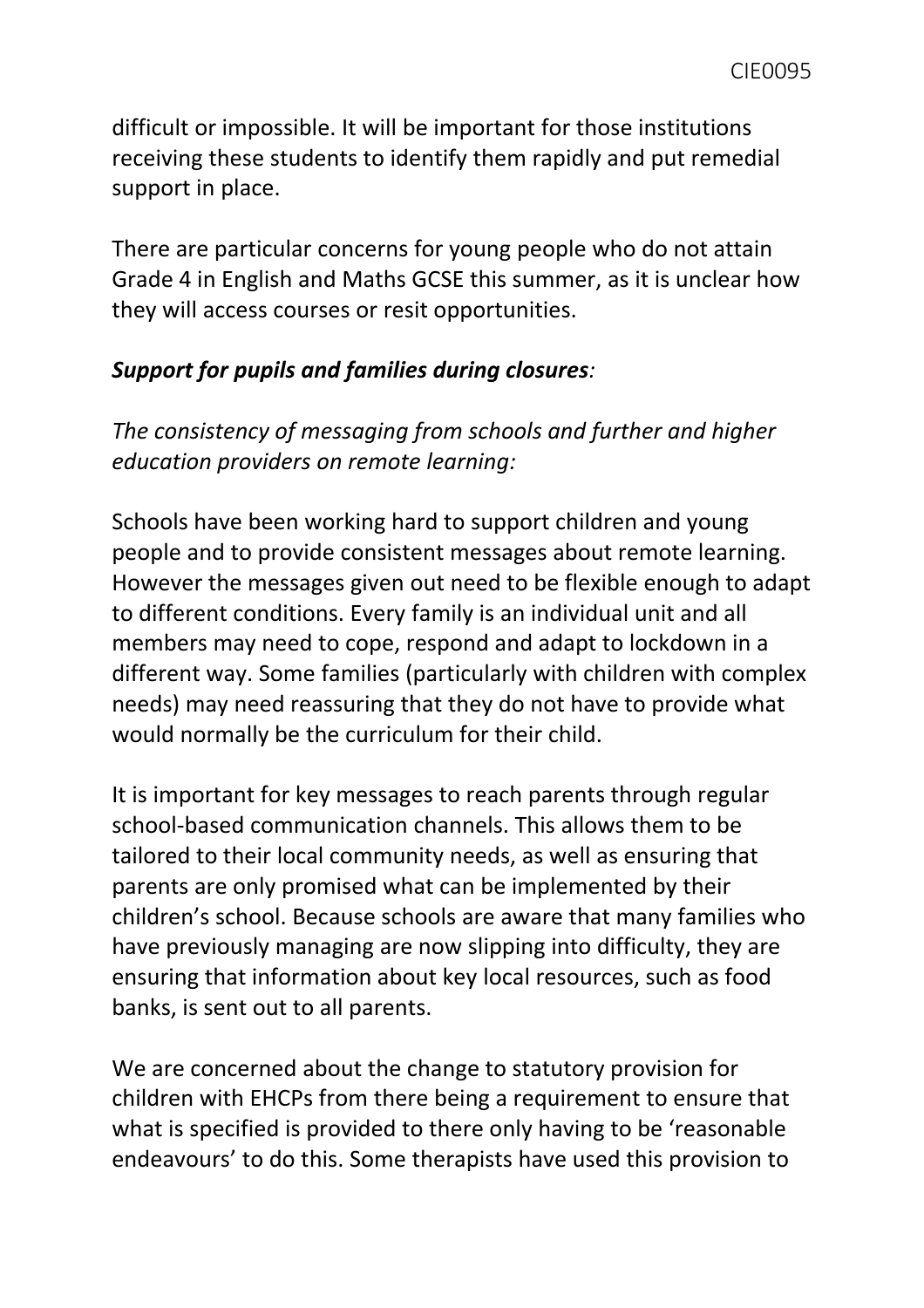remove children permanently from their caseload, which means that these children will no longer receive therapies deemed essential for their development. This leaves parents having to fight to get these reinstated once lockdown is over, and meanwhile the children will lose valuable time and input.

# *Children's and young people's mental health and safety outside of the structure and oversight of in-person education:*

We are concerned that the move to telephone and online provision for mental health services may not be as effective as face to face contact and has made it harder for child and adolescent mental health services to support their clients. This is likely to have put recovery processes on hold, or even reversed them. This will be the case both for initial access to services or ongoing therapeutic care.

We are also concerned that some young people may be 'suffering in silence' and not telling their parents or other adults about the deterioration in their mental health and wellbeing. In the absence of face to face contact with school staff this may well not be picked up, leading to further deterioration without intervention. There are concerns that teenagers in particular may suffer from a more onlinefocused social life, and that they may also find it harder to keep social distancing rules due to their tendency to riskier behaviour.

Schools have not been given much information about how to support children and young people's mental health, and are having to find resources themselves. Schools are also worried about parental mental health. They are doing their best to support families but are concerned that parents will continue to expect this level of support longer term in a situation in which they have no additional resources for it.

We are concerned that, with the move to online learning, the expressive curriculum has been squeezed out of children and young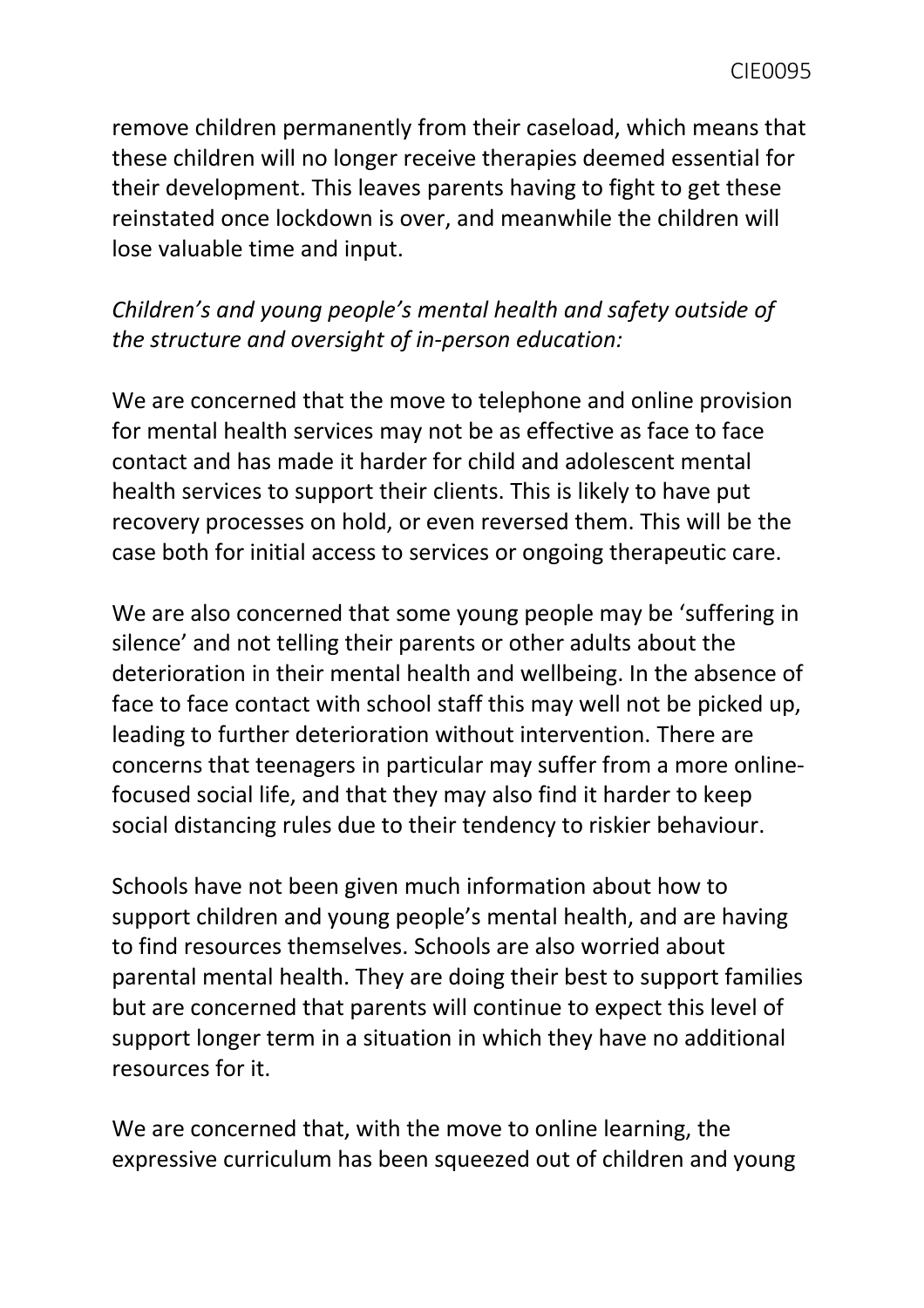people's experience. In a face to face situation, this curriculum would provide opportunities for pupils to engage with how they think and feel, to explore and empathise with the experiences of other young people, and to feel that they are part of a community of young writers (Dymoke, 2017). Without this aspect of the curriculum, young people are not being supported to develop openness, empathy and to talk about feelings such as fear, anxiety, loneliness and grief, which they may well be experiencing at close hand.

Many materials available for learning English online appear to offer little space or opportunity for the consideration of children and young people's mental health, at a time when they particularly need this support.

## *The effect on apprenticeships and other workplace-based education courses:*

While some apprenticeships are continuing, there is a huge drop in the number available. The results of a D2N2 enquiry found that some apprenticeship sectors, particularly health and digital, are carrying on almost as normal, but others, such as engineering and hospitality, have seen a sharp drop. Social care apprentices have been moved onto full-time work. Many firms who usually take apprentices have furloughed staff.

The effect of this on young people hoping to move onto apprenticeship will be devastating, and some will be left with no future plans. This will have particular impact on those who prefer 'hands-on' to academic learning. There may be knock-on implications for Further Education providers who will see a huge increase in young people wanting to go to college as a back-up plan. It is unclear both whether there will be sufficient places for these young people and what will happen to them if they are unable to access a college place.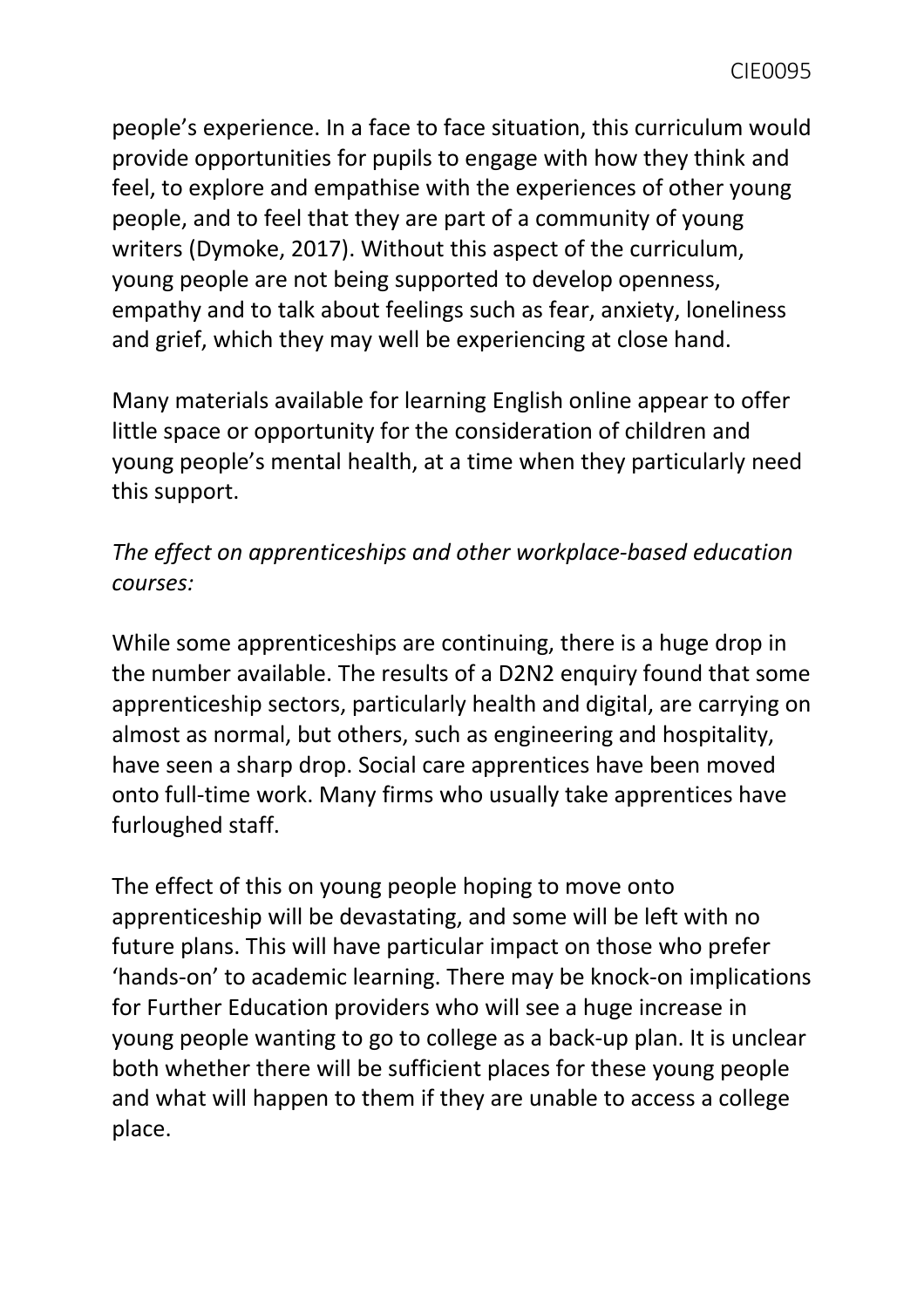Careers education is still being delivered by schools but inconsistently. Young people are anxious about their future plans, and some, who have not officially left education, are not receiving any careers guidance at present. In Nottinghamshire, of 12 local providers for those young people not in education, employment or training, only three are currently operational, leaving these young people potentially without adequate support.

# *The financial implications of closures for providers (including higher education and independent training providers), pupils and families:*

Although private nurseries have been supported to date by being able to furlough staff, there are concerns that in the medium term some will fail because parents are fearful about sending their children back into group settings. This will have a longer-term impact on the overall availability and access to early years education, leading to a shortage of provision, with knock-on effects on children's early development.

These settings are also a crucial part of the childcare system which allows parents to work. If they close, this will impede economic recovery.

# *The effect on disadvantaged groups, including the Department's approach to free school meals and the long-term impact on the most vulnerable groups (such as pupils with special educational needs and disabilities and children in need):*

There will be huge long-term impact on disadvantaged groups, including those with special educational needs, lack of parental support, and financial disadvantage, due to widening attainment gaps as a result of the lockdown. This will go beyond children from families claiming free school meals, as those previously coping are now getting into difficulties.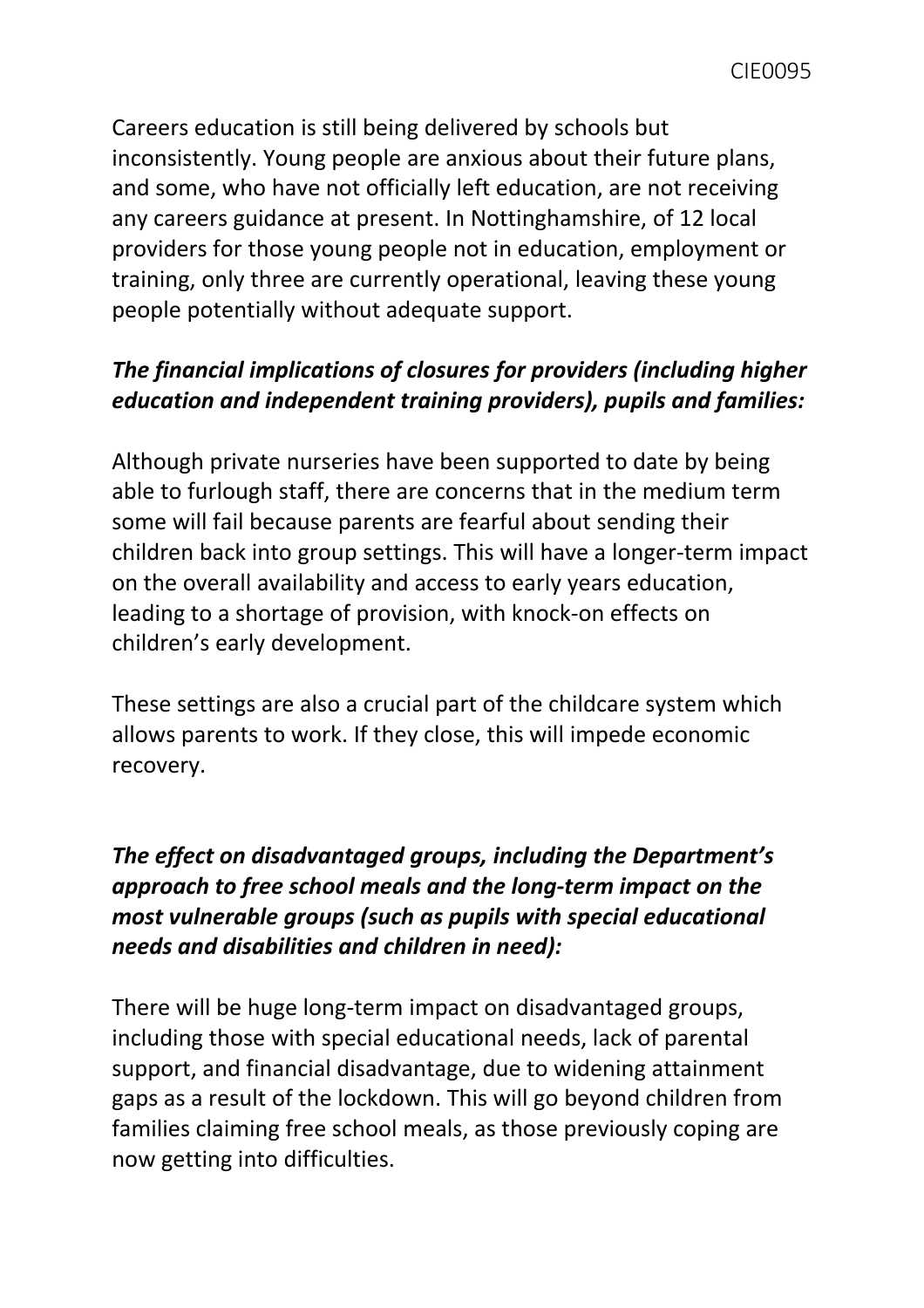As discussed above, the amended regulations regarding EHCPs will lead to further disadvantage to children and young people who have had specific therapies withdrawn with no plan for reinstatement.

Families claiming free school meals were not always able to access the funding. Some difficult to reach families cried when FSM funding was allocated via bank accounts after the failure of voucher provision. At least one Nottinghamshire secondary school purchased vouchers for families using school funds, when the Edenred-supplied vouchers failed to arrive. Some schools have allocated funds to providers supporting children in acute need but this is not sustainable in the longer term with current budgets.

Research (currently undergoing peer review) carried out by Professor Wood and colleagues suggests that children on free school meals are more likely to use school libraries. They used them for access to digital resources, a quiet place to work, and access to a wide range of books. Children who used school libraries were found to have higher reading confidence, greater enjoyment of reading, and longer periods spent reading than those who did not. They conclude that 'such activities may be critical in enabling FSM pupils to close the attainment gap'. The closure of schools has removed these young people's access to this important resource, with concomitant longerterm educational and attainment effects.

## **3. Recommendations: What contingency planning can be done to ensure the resilience of the sector in case of any future national emergency?**

We need to learn from the successes seen from a wide variety of providers. A system should be put in place by the Committee to learn from those schools and children's social care providers who were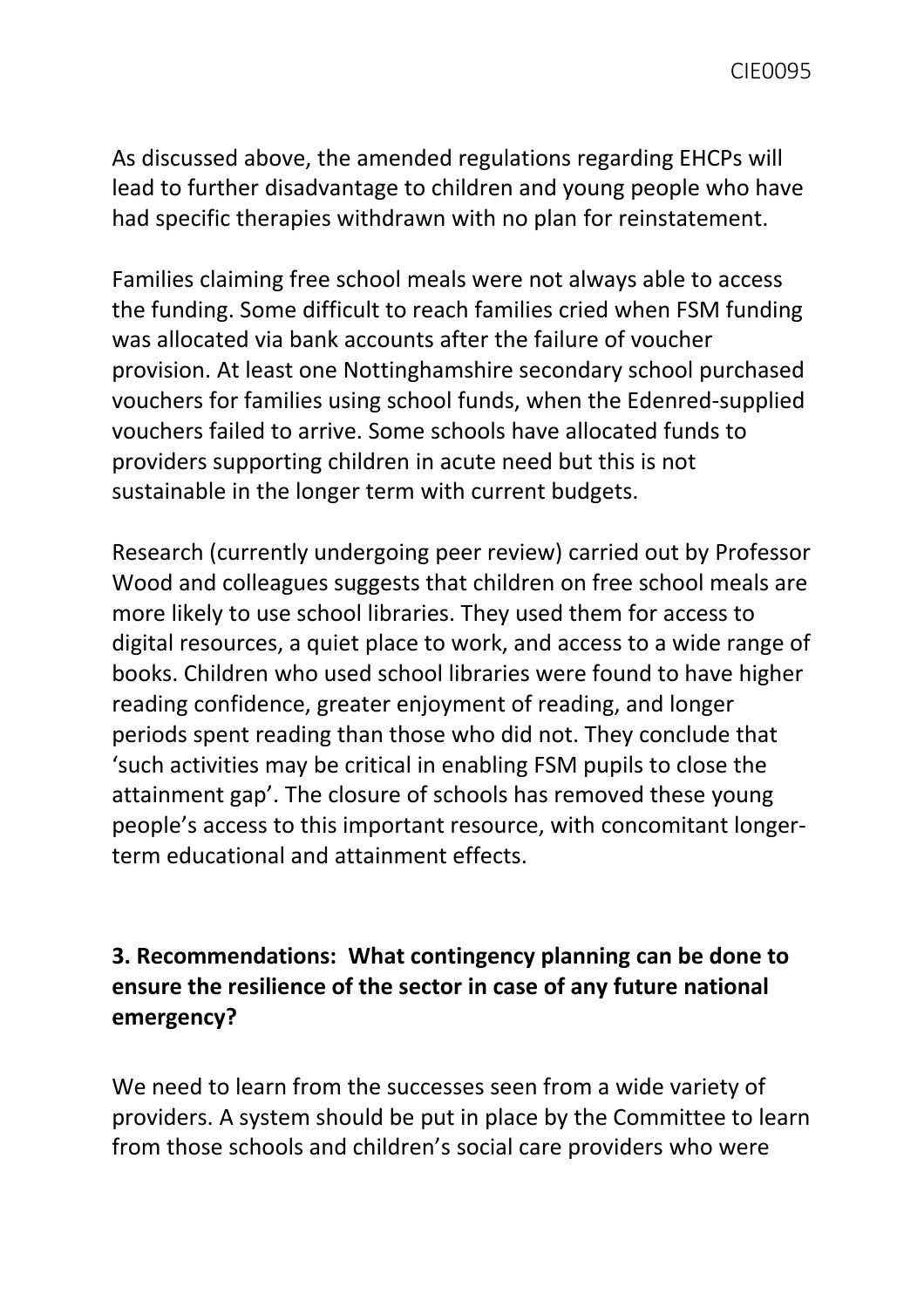most able to continue with strong support for children and young people.

Schools and children's social care providers should be trusted to provide what is necessary on the ground, within wider parameters set by Government. It should be recognised that every local area and school is different and that local providers are best able to respond to the needs of children and young people in their local area. Local Authorities have an important role to play in this.

It should be recognised that being eligible for free school meals is not the only indicator of need. We need to plan for increased vulnerability in emergency situations – and after them – and to be aware that there will be many different ways in which children and young people are made vulnerable in emergencies.

In the current situation, schools and providers of children's social care rapidly put in place ways of working with vulnerable families remotely. These need to be developed fully and built more solidly into the national and local infrastructure.

Contingency plans should be put in place to ensure that all children and young people are able to access online learning in any similar future situation. This should include plans to provide internet access and computers to those families and children who do not have them, so that they have some chance of keeping up with their peers while schools are closed.

Teachers should be better trained in the provision of online content and delivery, and how to tailor it for their specific students.

There should be a national approach to planning for provision of online learning and development in an emergency situation. This might include: a bank of resources which all schools and teachers could adapt for their specific situations; online careers advice and guidance; virtual platforms across all skills sectors for virtual work experience. If this provision is sufficiently good, it may also be useful for supporting children and young people who find it hard to attend school regularly, for example, due to ongoing health conditions.